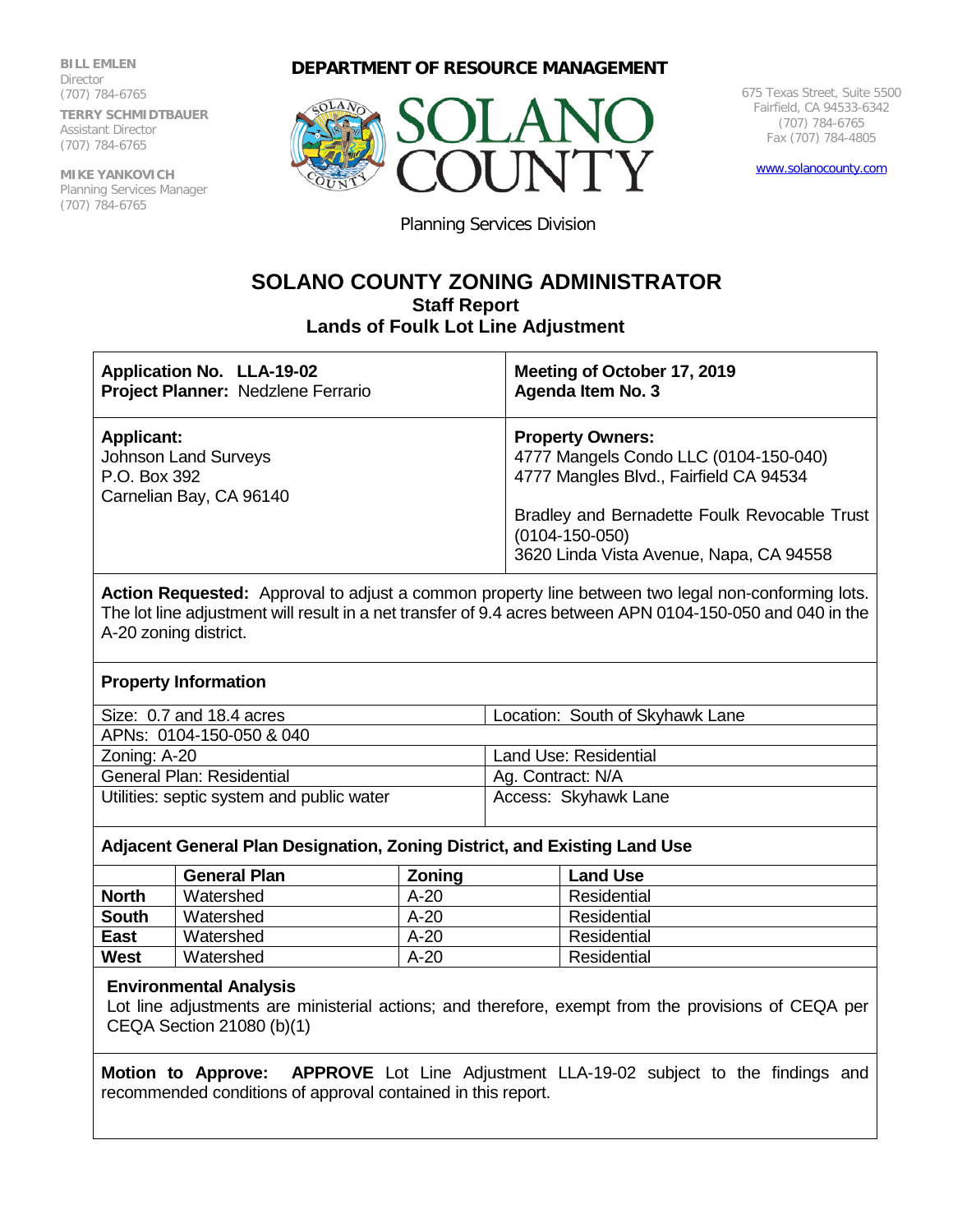# **PROJECT DESCRIPTION:**

The application involves adjusting the common property line between APN 0104-150-040 and 050. The property is vacant, zoned Exclusive Agriculture 20 acre minimum (A-20), and accessed off Skyhawk Lane, a private road. APN 0104-150-040 is significantly smaller than APN 0104-150-050 and the purpose of the application is to adjust the size of both parcels for siting better home sites. The following is a breakdown of the existing, proposed and net transfer acreage.

| <b>OWNER</b>                          | <b>APN</b>       | <b>EXISTING</b> | <b>PROPOSED</b>  | <b>NET</b><br><b>TRANSFER</b> |
|---------------------------------------|------------------|-----------------|------------------|-------------------------------|
| 4777 Mangels<br><b>Blvd Condo LLC</b> | 0104-150-<br>040 | 0.7             | 10.1 ac (Lot A)  | $+9.4$                        |
| <b>Foulk Revocable</b>                | 0104-150-        | 18.4            | $9.0$ ac (Lot B) | $-9.4$                        |
| Trust                                 | 050              |                 |                  |                               |

The parcels are non-conforming in size for the zoning district; however, are determined to have legal lot status by the County Surveyor. Approval of the lot line adjustment will not create additional parcels.

# **GENERAL PLAN AND ZONING CONSISTENCY**

Both properties are zoned Exclusive Agriculture 20 acre minimum (A-20) and consistent with the Agriculture Land Use Designation of the General Plan.

# **ENVIRONMENTAL ANALYSIS (CEQA)**

Lot line adjustments are ministerial actions; and therefore, exempt from the provisions of the California Environmental Quality Act (CEQA) Section 21080 (b)(1).

## **RECOMMENDATION**

**APPROVE** Lot Line Adjustment LLA-19-02 subject to the findings and recommended conditions of approval below.

## **MANDATORY FINDINGS**

**1. The adjustment is consistent with applicable building ordinances and no conforming lot will be made nonconforming with applicable zoning requirements, and the adjustment will not reduce the aggregate area of all affected lots which do not meet the minimum area requirements of their zoning designations, pursuant to Section 66412(d) of the Subdivision Map Act.**

The proposal is consistent with applicable regulations.

**2. Approval of the lot line adjustment will not create a greater number of parcels than originally existed.**

The lot line adjustment reconfigures two (2) existing legal non-conforming parcels. Additional parcels will not be created.

**3. A letter signed by the Solano County Tax Collector, stating that there are no liens against the properties or any part thereof for unpaid State, County, municipal or local taxes or special assessments collected as taxes, except taxes or special assessments not yet payable, and stating that security has been filed with the Clerk of the Board of Supervisors for the estimated taxes which are a lien on the property but not yet payable for taxes and special assessments, and stating that security satisfy the requirements of Section 66493 of the Subdivision Map Act will be provided.**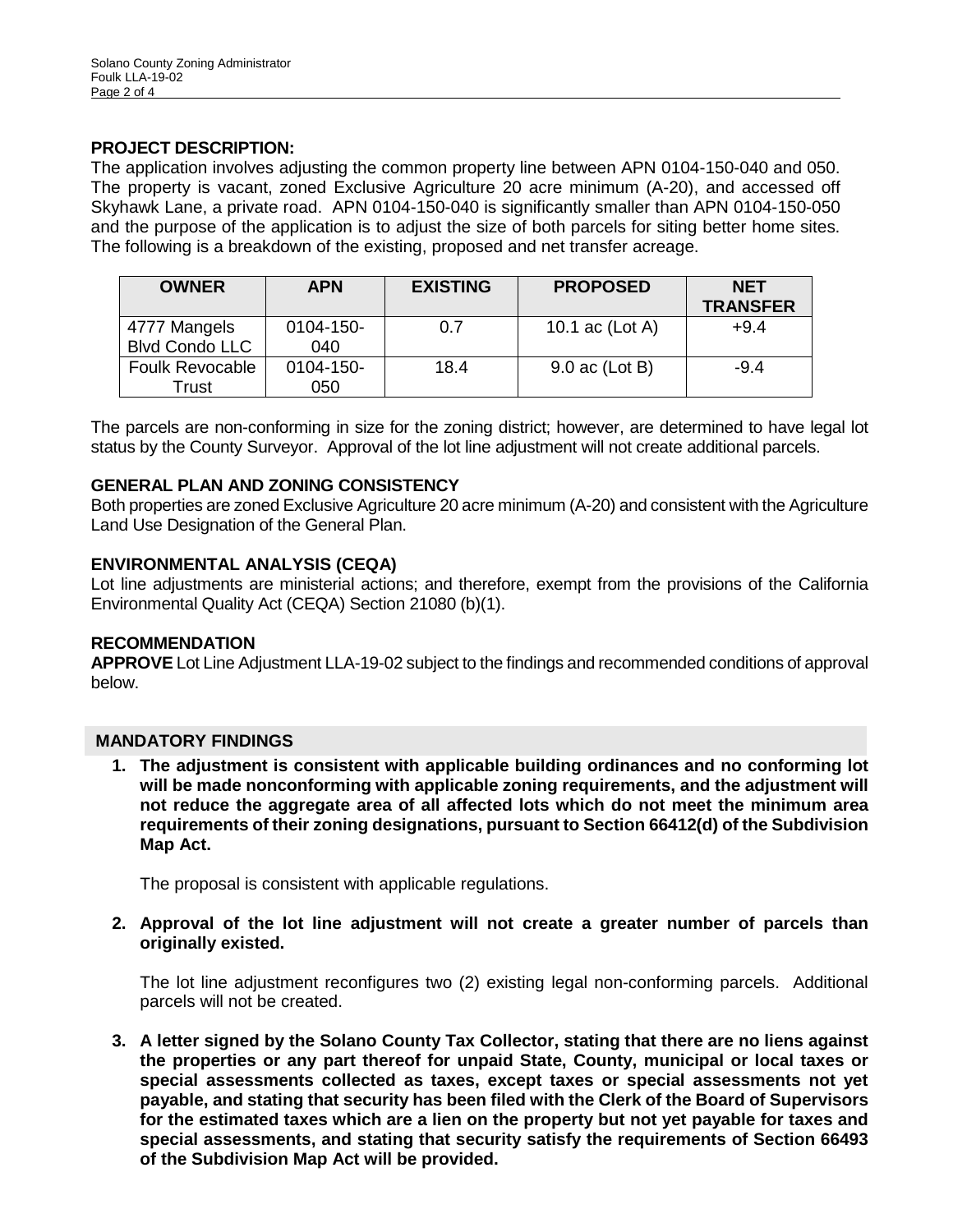A signed Tax Certificate shall be obtained from the County Tax Collector. This document shall be provided by the applicant to the Planning Services Division. The Tax Certificate shall be recorded as part of the Certificate of Compliance package.

**4. The proposed lot line adjustment is a ministerial action and is therefore not subject to the provisions of the California Environmental Quality Act pursuant to CEQA Guidelines Section 21080 (b) (1).**

## **CONDITIONS OF APPROVAL**

- **1.** The Lot Line Adjustment shall be established in compliance with the application materials and tentative lot line adjustment map filed for application no. LLA-19-02 dated September 2019, prepared by Johnson Land Surveys Inc., and as approved by the Zoning Administrator.
- **2.** A Certificate of Compliance demonstrating that the subject lot line has been adjusted in accord with the State of California Subdivision Map Act and Solano County Subdivision Ordinance regulations shall be recorded with the Solano County Recorder's Office within one (1) year of the tentative approval by the Zoning Administrator. Failure to record a Certificate of Compliance within one year of Hearing Authority approval shall render the Lot Line Adjustment null and void.

Submittal of additional documents is required by the applicant in order to obtain a Certificate of Compliance from the Planning Division. The applicant shall initiate this step by submitting written legal descriptions of the parcels as adjusted to the Planning Services Division. The legal descriptions shall be prepared by a registered land surveyor or civil engineer licensed to survey in the State of California and each page of the legal descriptions must be signed and sealed by the professional preparing the descriptions. Upon review and approval of the legal descriptions by the Planning Division, a Certificate of Compliance will be prepared and forwarded by the Planning Services Division to the Title Company/Escrow Officer identified on the Lot line Adjustment application, with instruction to the Title Company/Escrow Officer to prepare new grant deeds reflecting the property boundaries as adjusted.

In order to obtain a Certificate of Compliance package that is ready for recordation, the permittee shall submit the following documents to their Title Company to complete the Certificate of Compliance package:

- a) Grant Deed(s) that convey the adjustment area(s) between the parcel owners.
- b) Any conveyance documents that may be required for the relocation and/or extensions of existing utilities and easements.
- c) A statement, certificate, or security indicating there are no liens against the properties for any unpaid taxes or special assessments. Property owners shall work with their representative title company and contact the Solano County Assessor's Mapping Department to initiate the 'Tax Certificate' process. Fees are collected by the Assessor's Office to begin this process.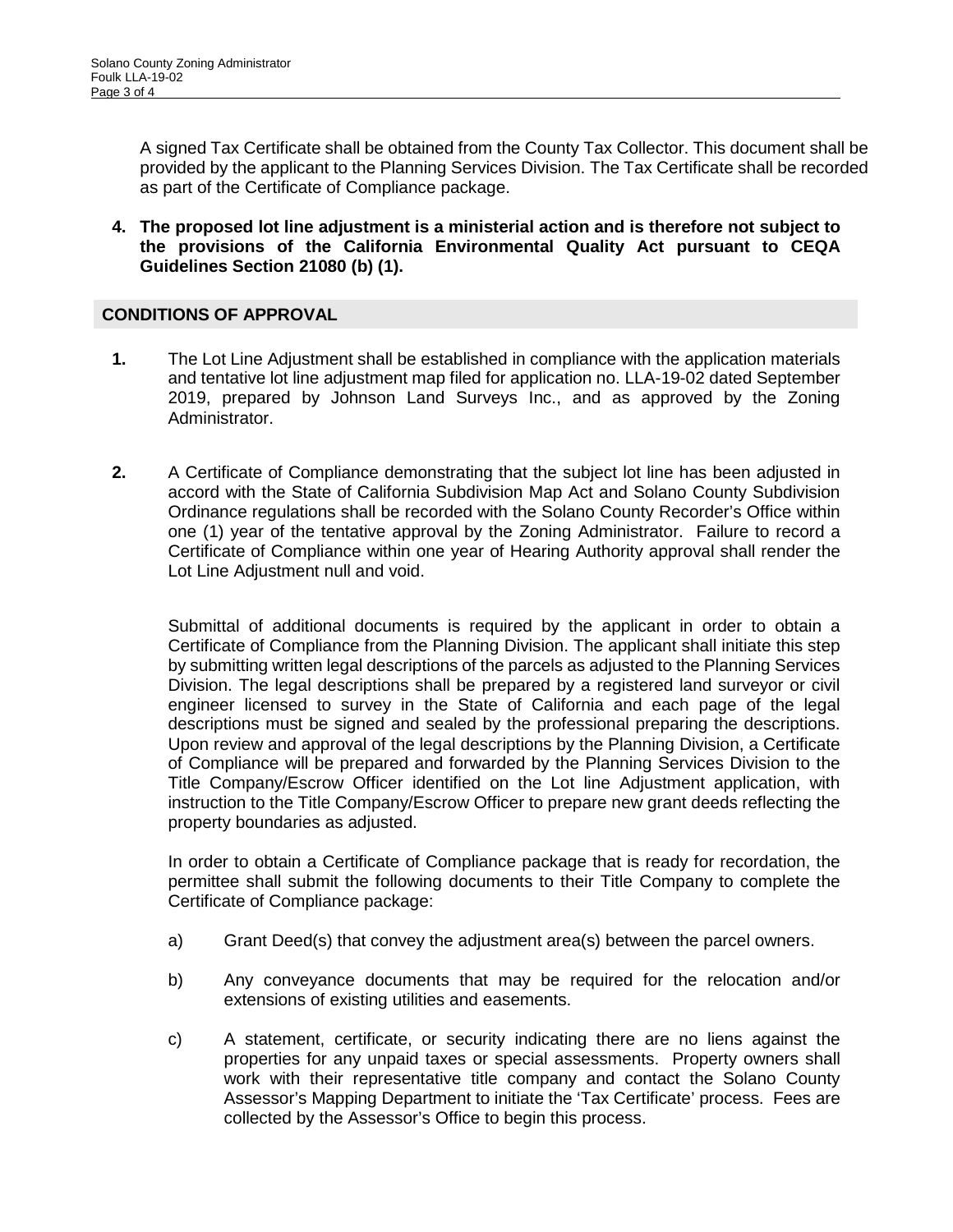Once all of the necessary documents have been submitted to the Planning Division, a Certificate of Compliance package will be prepared and transmitted to the applicant's title company with instruction for recordation with the Solano County Recorder, thus completing the Lot Line Adjustment approval process.

## **Attachments:**

Exhibit A – Lot Line Adjustment Exhibit B - Location Map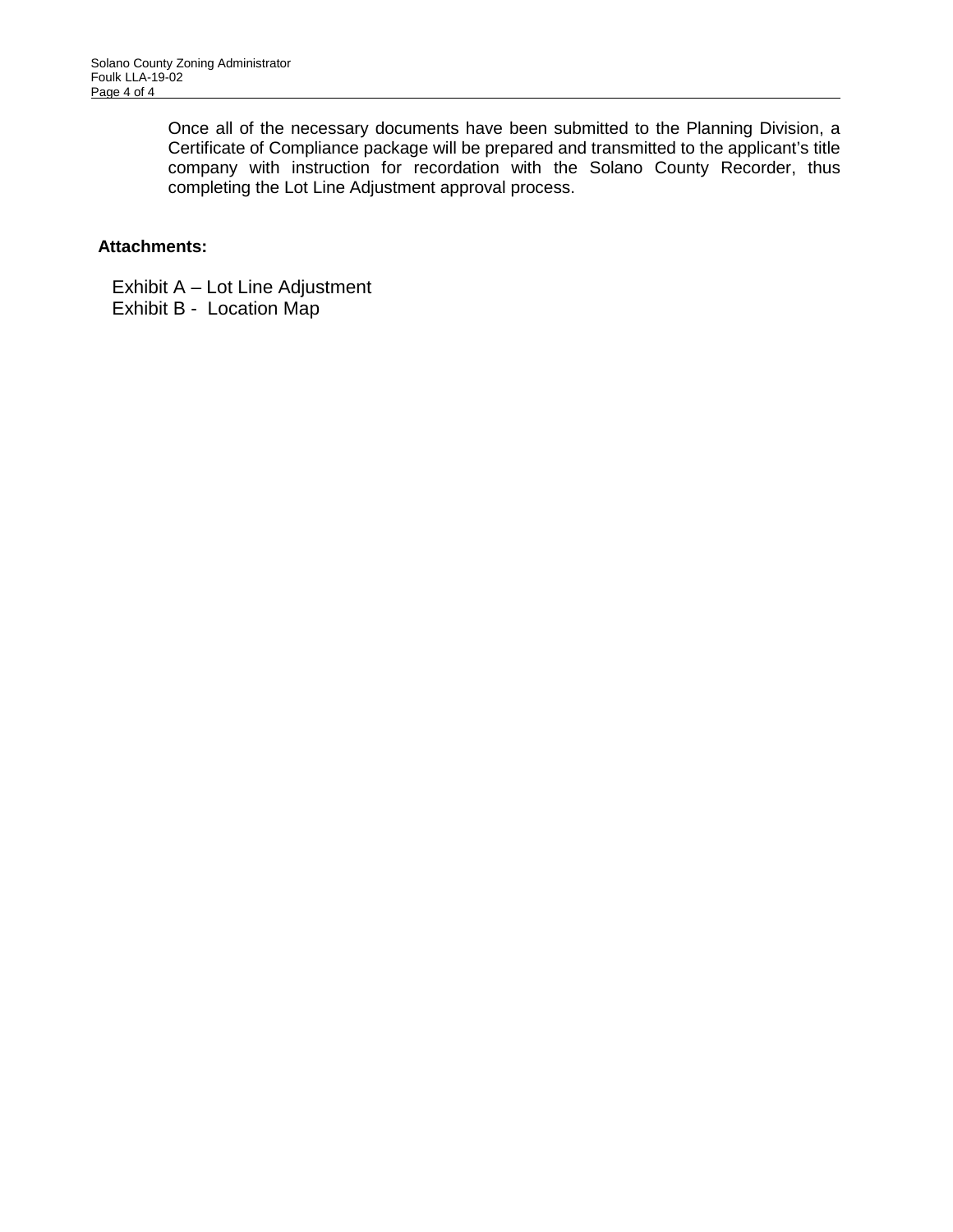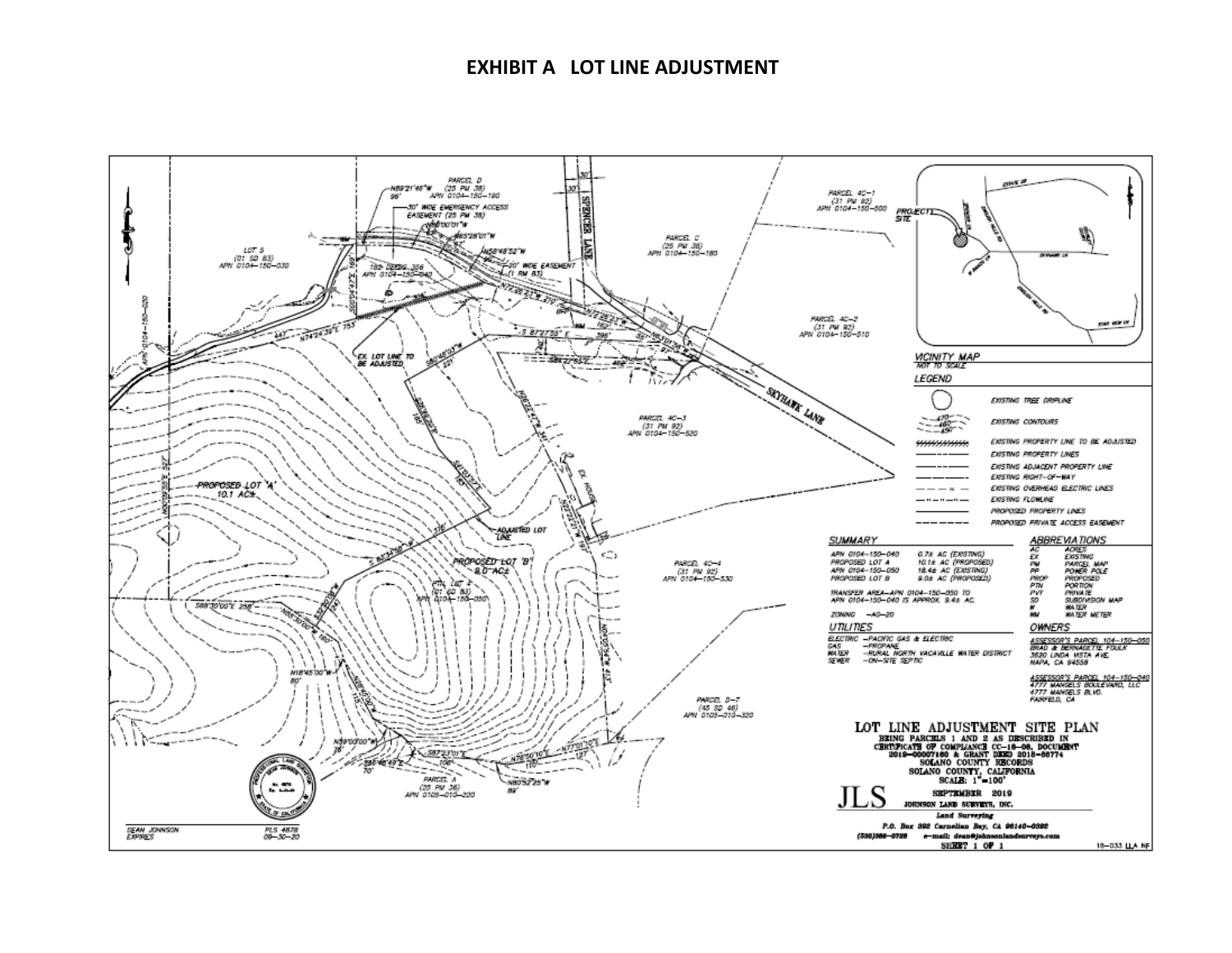

**EXHIBIT B – LOCATION MAP**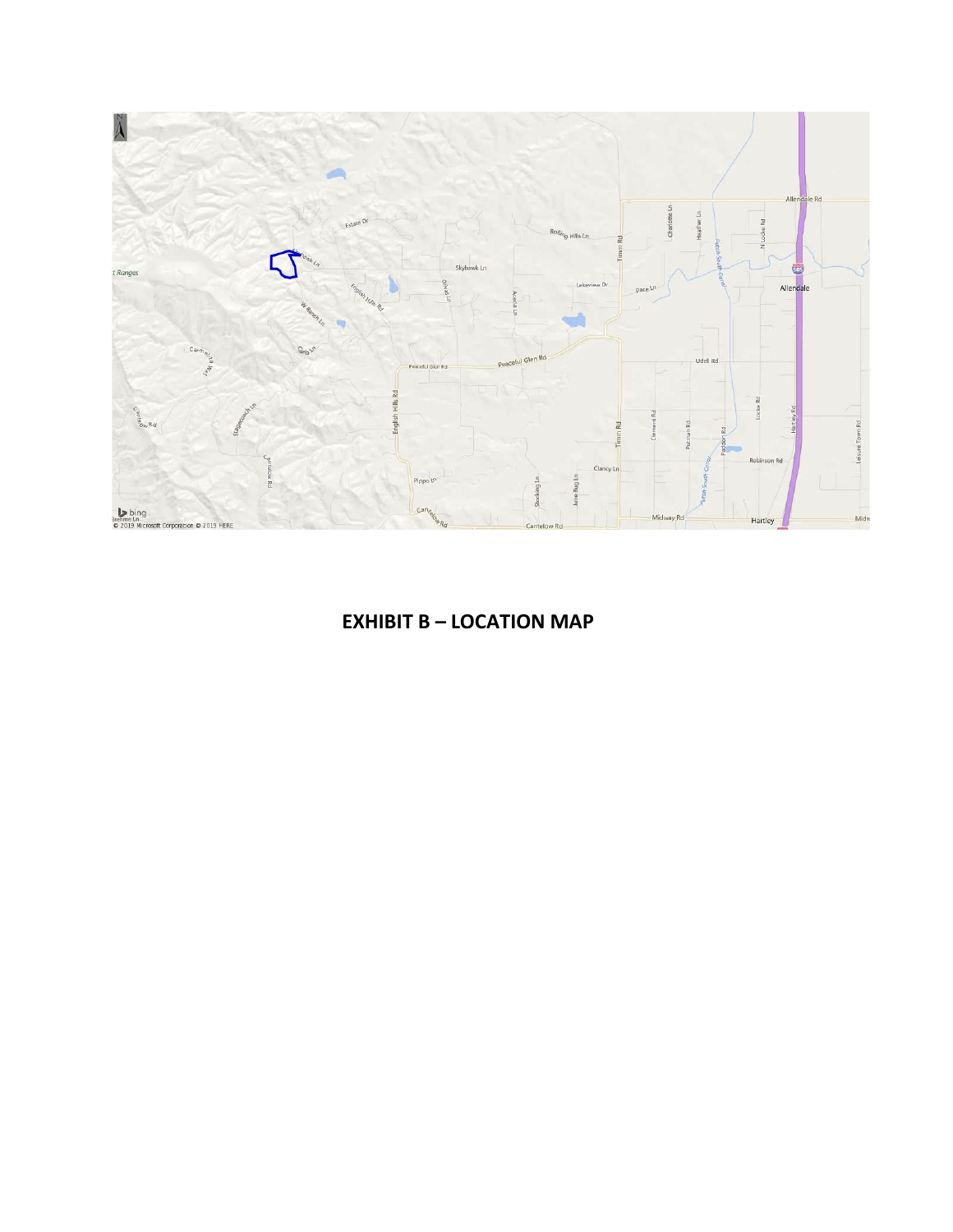# **SOLANO COUNTY ZONING ADMINISTRATOR RESOLUTION NO. 19-XX**

**WHEREAS**, the Solano County Zoning Administrator has Lot Line Adjustment Application No. LLA-19-02 and Certificate of Compliance No. CC-19-07 of **Bradley and Bernadette Foulk Revocable Trust and 4777 Mangels Condo LLC** to reconfigure APN's: 0104-150-050 and 0104- 150-040. The property is located on the southside of Skyhawk Lane, within the Exclusive Agriculture 20 acre minimum, "A-20" Zoning District and;

**WHEREAS**, said Zoning Administrator has reviewed the report of the Department of Resource Management and heard testimony relative to the subject application at the duly noticed public hearing held on October 17, 2019 and;

**WHEREAS**, after due consideration, the Zoning Administrator has made the following findings in regard to said proposal:

1. The adjustment is consistent with applicable building ordinances and no conforming lot will be made nonconforming with applicable zoning requirements, and the adjustment will not reduce the aggregate area of all affected lots which do not meet the minimum area requirements of their zoning designations, pursuant to Section 66412(d) of the Subdivision Map Act.

The proposal is consistent with applicable regulations.

2. Approval of the lot line adjustment will not create a greater number of parcels than originally existed.

The lot line adjustment reconfigures two (2) existing legal non-conforming parcels. Additional parcels will not be created.

3. A letter signed by the Solano County Tax Collector, stating that there are no liens against the properties or any part thereof for unpaid State, County, municipal or local taxes or special assessments collected as taxes, except taxes or special assessments not yet payable, and stating that security has been filed with the Clerk of the Board of Supervisors for the estimated taxes which are a lien on the property but not yet payable for taxes and special assessments, and stating that security satisfy the requirements of Section 66493 of the Subdivision Map Act will be provided.

A signed Tax Certificate shall be obtained from the County Tax Collector. This document shall be provided by the applicant to the Planning Services Division. The Tax Certificate shall be recorded as part of the Certificate of Compliance package.

4. The proposed lot line adjustment is a ministerial action and is therefore not subject to the provisions of the California Environmental Quality Act pursuant to CEQA Guidelines Section 21080 (b) (1).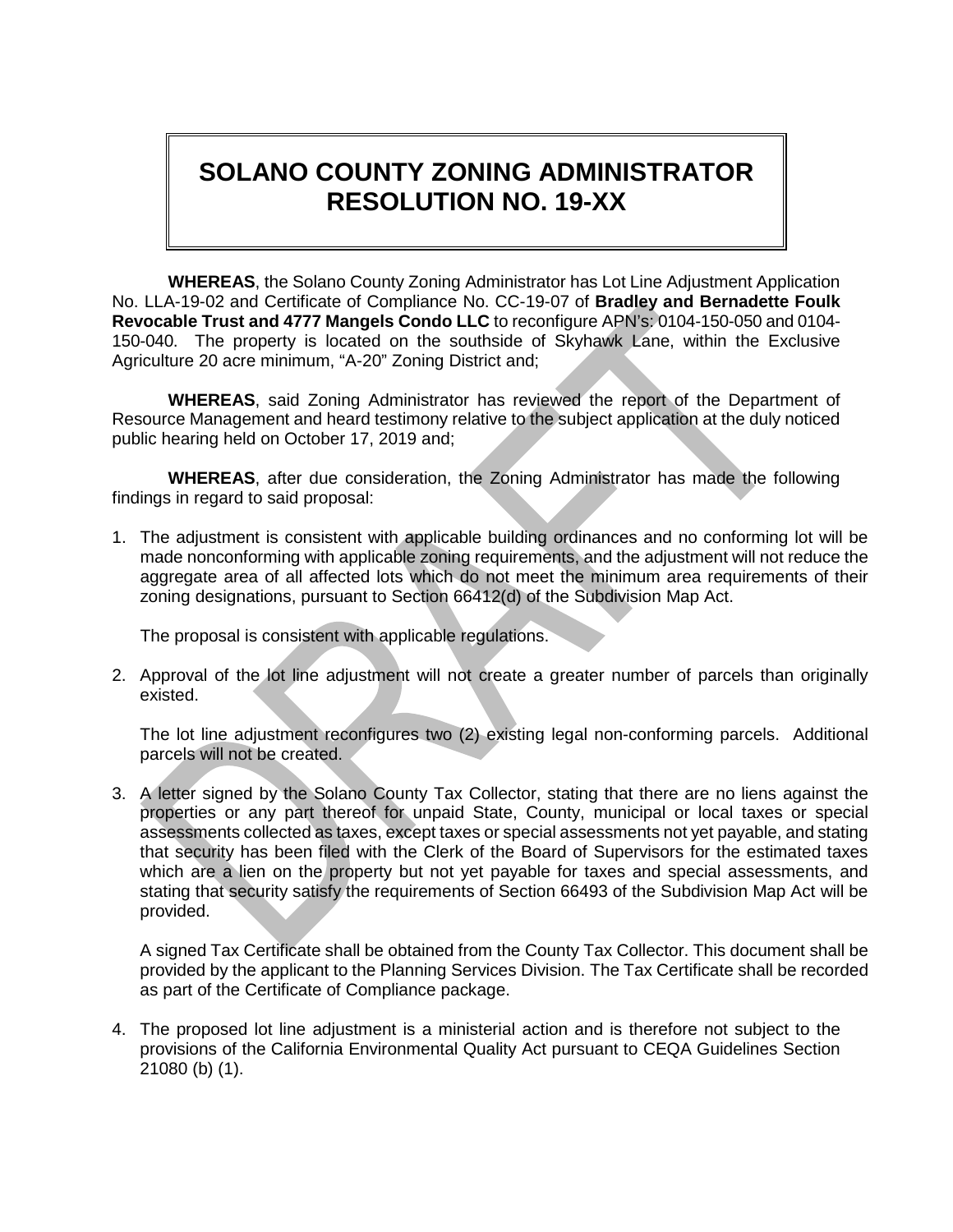**BE IT THEREFORE RESOLVED,** that the Zoning Administrator has approved --- subject to the following recommended conditions of approval:

- 1. The Lot Line Adjustment shall be established in compliance with the application materials and tentative lot line adjustment map filed for application no. LLA-19-02 dated September 2019, prepared by Johnson Land Surveys Inc., and as approved by the Zoning Administrator.
- 2. A Certificate of Compliance demonstrating that the subject lot line has been adjusted in accord with the State of California Subdivision Map Act and Solano County Subdivision Ordinance regulations shall be recorded with the Solano County Recorder's Office within one (1) year of the tentative approval by the Zoning Administrator. Failure to record a Certificate of Compliance within one year of Hearing Authority approval shall render the Lot Line Adjustment null and void.

Submittal of additional documents is required by the applicant in order to obtain a Certificate of Compliance from the Planning Division. The applicant shall initiate this step by submitting written legal descriptions of the parcels as adjusted to the Planning Services Division. The legal descriptions shall be prepared by a registered land surveyor or civil engineer licensed to survey in the State of California and each page of the legal descriptions must be signed and sealed by the professional preparing the descriptions. Upon review and approval of the legal descriptions by the Planning Division, a Certificate of Compliance will be prepared and forwarded by the Planning Services Division to the Title Company/Escrow Officer identified on the Lot line Adjustment application, with instruction to the Title Company/Escrow Officer to prepare new grant deeds reflecting the property boundaries as adjusted.

In order to obtain a Certificate of Compliance package that is ready for recordation, the permittee shall submit the following documents to their Title Company to complete the Certificate of Compliance package:

- a) Grant Deed(s) that convey the adjustment area(s) between the parcel owners.
- b) Any conveyance documents that may be required for the relocation and/or extensions of existing utilities and easements.
- c) A statement, certificate, or security indicating there are no liens against the properties for any unpaid taxes or special assessments. Property owners shall work with their representative title company and contact the Solano County Assessor's Mapping Department to initiate the 'Tax Certificate' process. Fees are collected by the Assessor's Office to begin this process.

Once all of the necessary documents have been submitted to the Planning Division, a Certificate of Compliance package will be prepared and transmitted to the applicant's title company with instruction for recordation with the Solano County Recorder, thus completing the Lot Line Adjustment approval process.